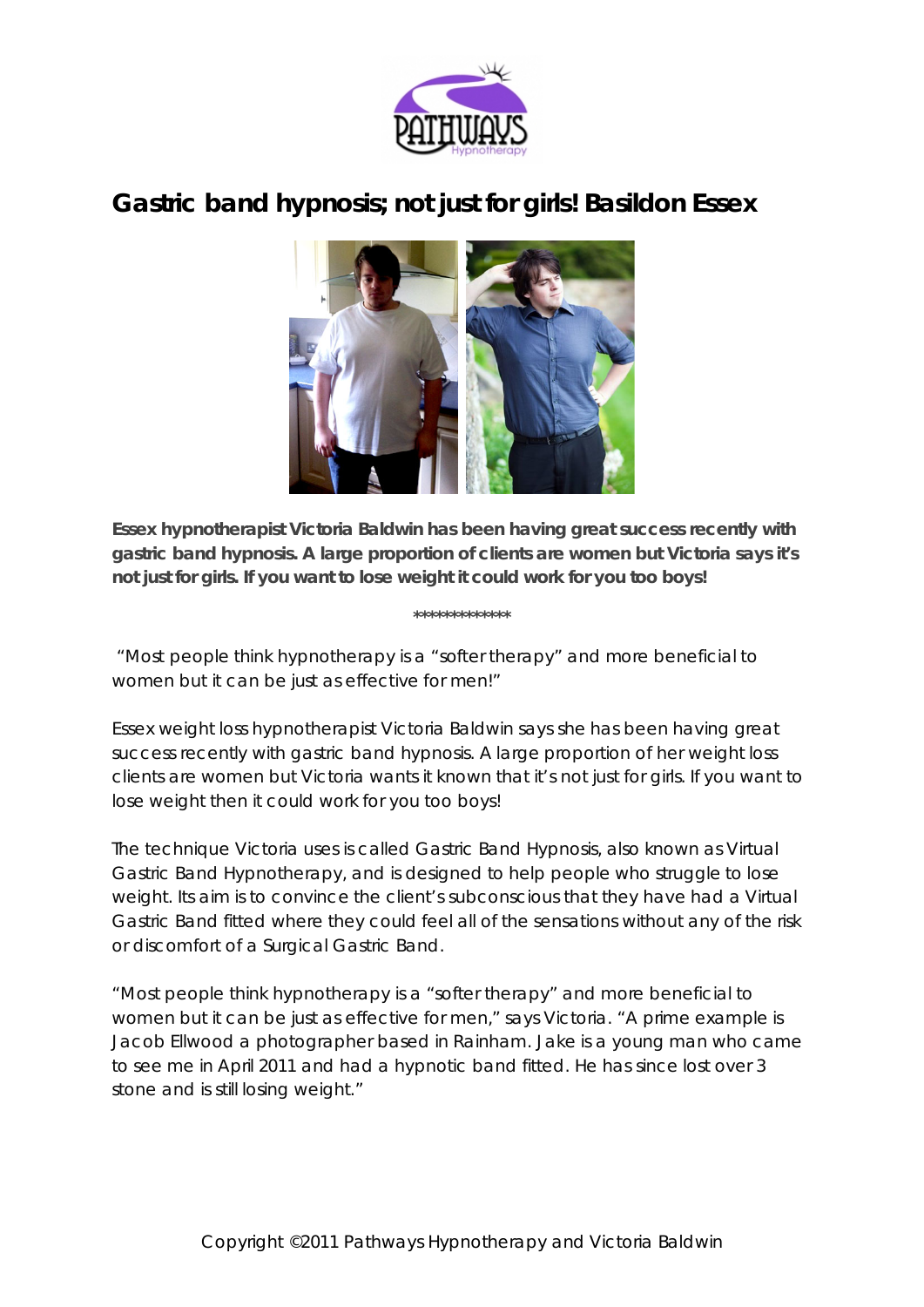

Jake says, "I had a hypno-gastric-band fitted by Victoria on April 16th this year to change my life and drop weight. I am 23 years old, at the time I was 17 stone and at 5ft 7, you will agree this was grossly overweight… I am now 13 stone 9 lbs - total loss so far of 3 stone 5 lbs (or 21 kg). I have lost 9 inches off my hips, 8 inches off my chest, and 7inches off my waist. It has massively changed my life and improved my overall lifestyle; whilst I still have more weight to lose I can honestly say I am far happier than I was!"

For the treatment to be effective Victoria first helps her clients address any emotional issues with foods; helping remove any unwanted cravings, habits or dealing with the unhealthy relationships they might have with food. "Clients often turn to food through boredom, low self esteem, stress and even to punish themselves, so we deal with these issues together before implementing the gastric band therapy," says Victoria. She then teaches her clients techniques in hypnosis to enable them to feel full faster and control how much they eat – rather than allowing food to control them.

Victoria adds, "Gastric band surgery is not just expensive but also carries an element of risk whereas gastric band hypnosis is pain free and also considerably cheaper!"

The long-term success of the Virtual Hypnotic Gastric Band is dependant on clients being able to make and maintain key lifestyle and dietary changes and as Victoria says, "They learn to understand their relationship with food and develop a healthier and happier lifestyle".

For more information visit the website: [http://www.basildon-hypnotherapy.co.uk](http://www.basildon-hypnotherapy.co.uk/)

**\*\*\*\*\*\*\*\*\*\*\*\*\***

Victoria Baldwin can be contacted on 07858 417353 Pathways Hypnotherapy, Basildon, Essex Her websites are www.pathwayshypnotherapy.co.uk and www.basildonhypnotherapy.co.uk

Pictures can be provided (with client permission) showing Jake before and after therapy. See here[:http://www.basildon-hypnotherapy.co.uk/hypnotherapy/pr-ga...](http://www.basildon-hypnotherapy.co.uk/hypnotherapy/pr-gastric-band-hypnosis.html)

Jacob Ellwood is contactable for further quotes on: 07852 996729 or via www.jedesign.co.uk

**\*\*\*\*\*\*\*\*\*\*\*\*\***